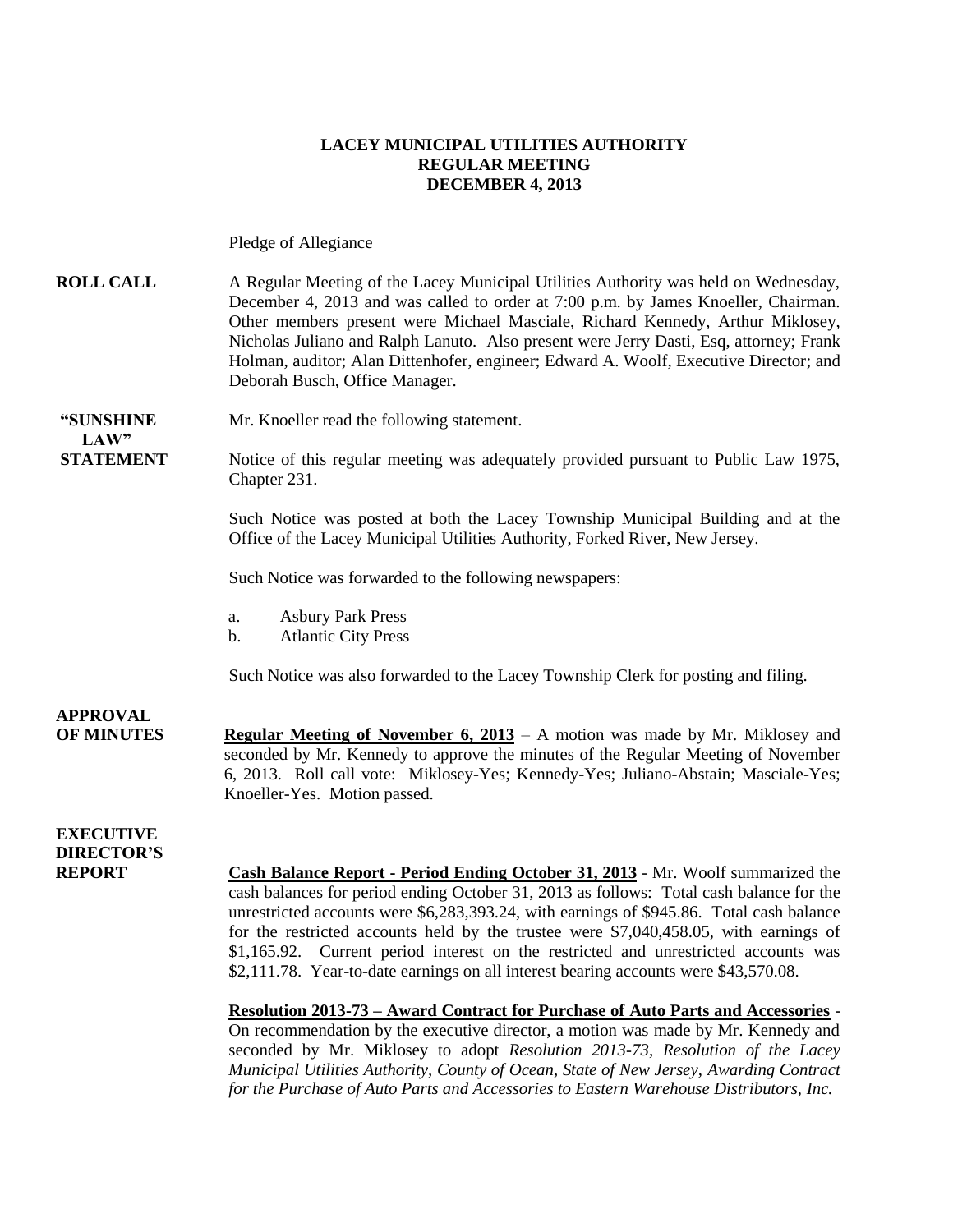*and Freehold Ford, Inc.* Roll call vote: Kennedy-Yes; Miklosey-Yes; Juliano-Abstain; Masciale-Yes; Knoeller-Yes. Motion passed.

**Resolution 2013-74 – Letter of No Interest – Minor Subdivision – George Cluen, LLC** – On recommendation by the executive director, a motion was made by Mr. Masciale and seconded by Mr. Miklosey to adopt *Resolution 2013-74, Resolution of the Lacey Municipal Utilities Authority, County of Ocean, State of New Jersey, Letter of No Interest – Minor Subdivision, George Cluen, LLC, Block 3300, Lot 2.* Roll call vote: Masciale-Yes; Miklosey-Yes; Juliano-Yes; Kennedy-Yes; Knoeller-Yes. Motion passed.

**Professional Services Contract 2014** – Mr. Woolf requested authorization to advertise and receive proposals for professional services contract 2014. A motion was made by Mr. Kennedy and seconded by Mr. Miklosey authorizing advertisement to receive proposals for professional services contract 2014. Roll call vote: Kennedy-Yes; Miklosey-Yes; Juliano-Yes; Masciale-Yes; Knoeller-Yes. Motion passed.

**Comp Time** - Mr. Miklosey questioned the 81 hours of comp time accrued for the month of October. Mr. Woolf explained the majority of comp time was due to working on the shut off policy, as well as the preparation of the tax lien sale. He is looking to modify the shut-off policy to avoid the need for comp time in the future.

**BUSINESS**

**REPORT** The business report was submitted for review. The MUAA dinner/meeting will be held on Thursday, December 12, 2014.

# **ENGINEER'S**

**REPORT Resolution 2013-75 – Tentative and Final Sewer and Water Approval – Lacey Corner, LLC** – Mr. Dittenhofer reported his office received the application and plans for tentative and final sewer and water approval for Lacey Corner, LLC, Block 630.01, Lot 1. The applicant is proposing to construct a 6,300 SF medical office building at the intersection of Route 9 and Haines Street, in the southeast corner. The applicant proposes to connect to the existing water main along Haines Street and install 6" D.I.P. water main and a fire hydrant on site. The building will be serviced with a 1" domestic service. The applicant also proposes to connect to an existing manhole on the east side of Route 9 and extend gravity sewer and a 6" lateral for the site. The on-site improvements will consist of a lateral from the building to a manhole with an ejector pump, and a force main that will be installed between the ejector pump and the cleanout of the 6" lateral in the right-of-way of Route 9. Mr. Miklosey asked if there will be any medical waste discharged. Mr. Dittenhofer stated the applicant has not indicated there would be. On recommendation by the Authority's engineer, a motion was made by Mr. Masciale and seconded by Mr. Kennedy to adopt *Resolution 2013-75, Resolution of the Lacey Municipal Utilities Authority, County of Ocean, State of New Jersey, Tentative and Final Sewer and Water Approval, Medical Office Building, Lacey Corner, LLC, Block 630.01, Lot 1.* Roll call vote: Masciale-Yes; Kennedy-Yes; Juliano-Yes; Miklosey-Yes; Knoeller-Yes. Motion passed.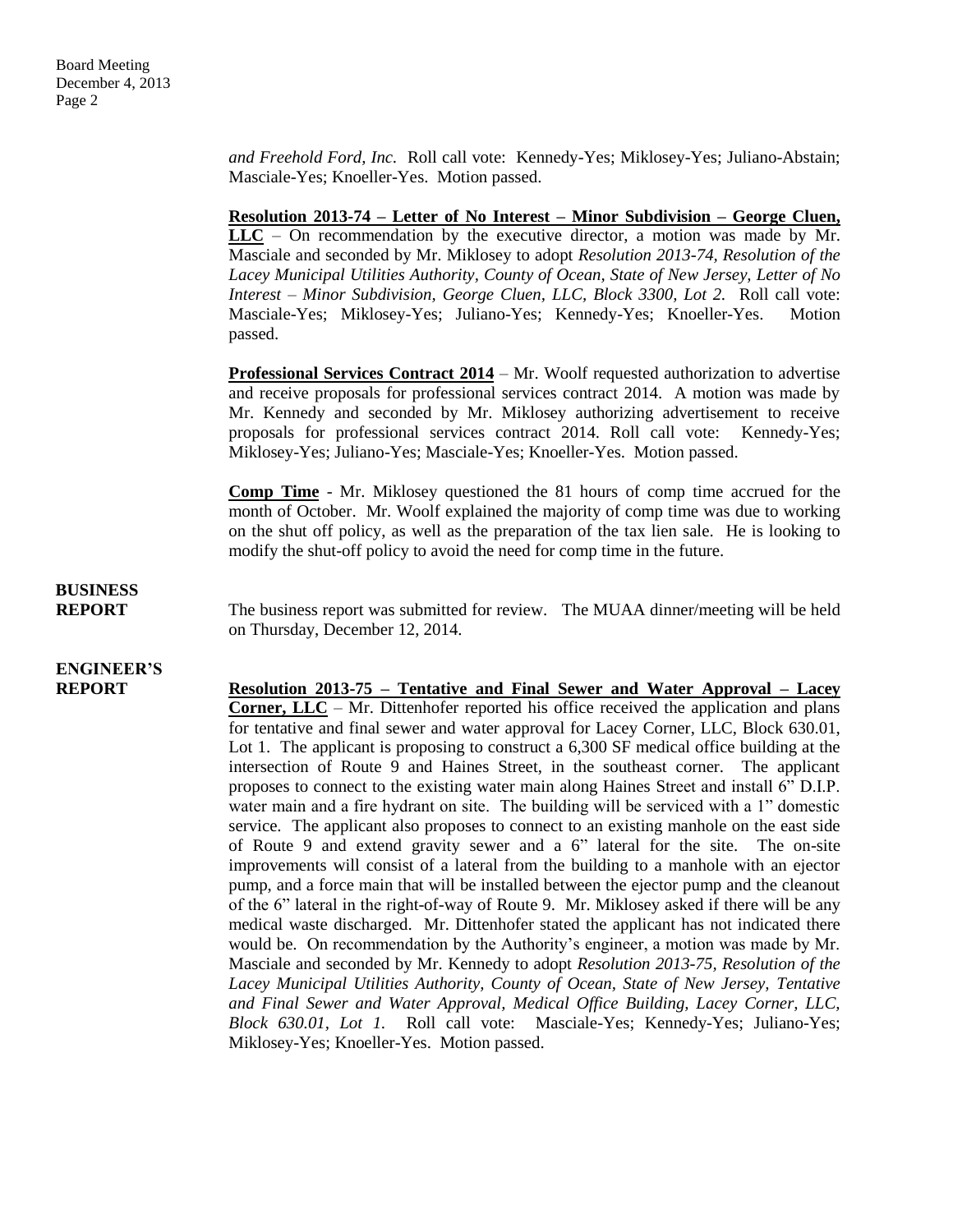**Water Treatment Plant No. 1 Upgrades** - Mr. Dittenhofer stated this project is 90% complete. New electrical service has been installed at WTP No. 1, and electrical control installation is ongoing. Well No. 7 is ready for start-up and testing. The contract deadline is December  $31<sup>st</sup>$ , and should be producing water by February.

**Installation of Hydraulic Grinder at Parkers Point and L-4 Pump Station** – Mr. Dittenhofer stated the shop drawings were approved and is waiting for the equipment to be delivered. Demolition and site prep work is ongoing.

**Decommissioning of Brookdale Wells No. 1 & No. 2 – Mr.** Dittenhofer submitted the cost estimate for demolition of the wells to the Board. The total estimate is \$54,000.00, which includes removal of the building, filling, grading etc., as well as sealing the two wells. Mr. Masciale asked if this project would go out to bid. Mr. Dittenhofer stated yes, however, the bid would not include sealing of the wells. He stated sealing of the wells would cost approximately \$7,500.00 and recommends obtaining price quotes for this portion of the project. Mr. Woolf stated he will ask the Township for their assistance. A motion was made by Mr. Masciale and seconded by Mr. Miklosey to authorize the engineer to proceed with obtaining price quotes with sealing the two wells. Roll call vote: Masciale-Yes; Miklosey-Yes; Juliano-Yes; Kennedy-Yes; Knoeller-Yes. Motion passed.

### **ATTORNEY'S**

**REPORT Bond Refunding** – Mr. Dasti stated the sewer and water bond refunding has been completed, and all monies have been dispersed. The Authority has achieved a great savings for the benefit of the ratepayers.

> **Crown Castle** - The Assignment of Lease documents have been forwarded to Crown Castle for signature.

## **AUDITOR'S**

**REPORT** Mr. Holman reported user charges for the month of October resulted in an unfavorable variance, due to the implementation of a payment plan for residents who received turnoff notices. Connection fees had a favorable variance due to connection fees from Toll Brothers. Mr. Masciale and Mr. Miklosey expressed their concern with the unfavorable balances on the user fees, and it affecting next year's budget. Mr. Holman stated this has been the trend with other Authority's as well. Part of it is water saving devices that newer homes are using, as well as consumption, economy and the storm. He pointed out that Toll Brother's customers have not had a full year of payment.

> Mr. Masciale referenced the favorable variance of \$12,582, due to repairs that have been postponed. Mr. Woolf stated this means a certain amount of money was budgeted for repairs, therefore, are under budget. Mr. Masciale asked if this is a concern. Mr. Woolf stated he would look into it.

#### **CORRESPONDENCE**

**Armand Cuccinello** – Requesting credit of penalty, due to banking error. A motion was made by Mr. Kennedy and seconded by Mr. Miklosey to waive the penalty in the amount of \$3.05. Roll call vote: Kennedy-Yes; Miklosey-Yes; Juliano-Yes; Masciale-Yes; Knoeller-Yes. Motion passed.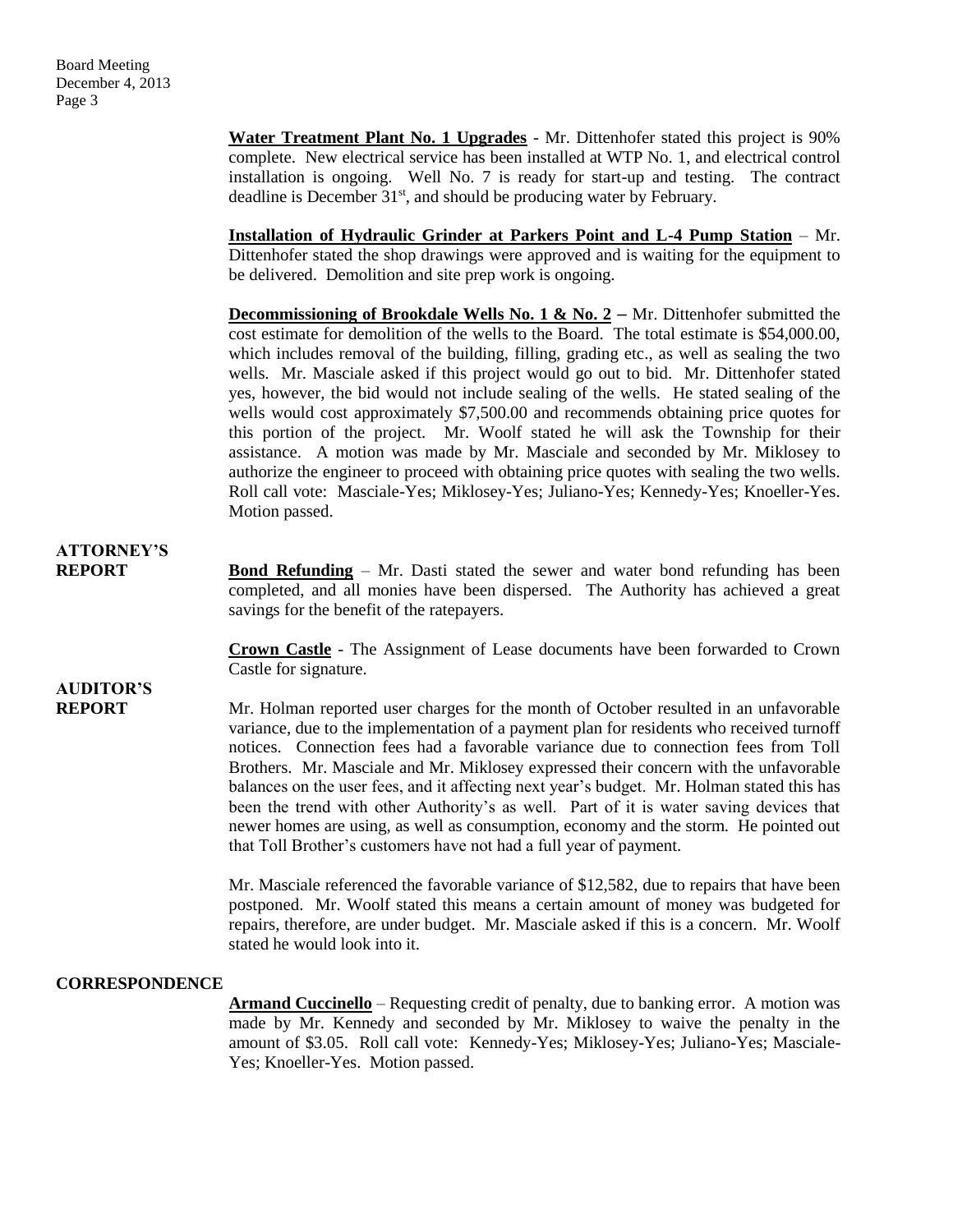**J.W. Finley, Inc**. - Requesting relief of utility bill, due to water line leak. Since the water that leaked did not go into the sewer system, a motion was made by Mr. Kennedy and seconded by Mr. Masciale to grant a credit adjustment on the sewer charges in the amount of \$1,088.29 (146,000 gallons). Roll call vote: Kennedy-Yes; Masciale-Yes; Juliano-Yes; Miklosey-Yes; Knoeller-Yes. Motion passed. **Sanford Weinberg** – Requesting relief of utility bill, due to over filling of swimming pool. Since the filling of the pool was storm related, a motion was made by Mr. Kennedy and seconded by Mr. Miklosey to grant a credit adjustment in the amount of \$274.76 (62,000 gallons). Roll call vote: Kennedy-Yes; Miklosey-Yes; Juliano-Yes; Masciale-Yes; Knoeller-Yes. Motion passed. **Nancy Pease** - Requesting relief of utility bill, due to water line leak. Since the water that leaked did not go into the sewer system, a motion was made by Mr. Kennedy and seconded by Mr. Miklosey to grant a credit adjustment on the sewer charges in the amount of \$84.59 (25,000 gallons). Roll call vote: Kennedy-Yes; Miklosey-Yes; Juliano-Yes; Masciale-Yes; Knoeller-Yes. Motion passed. **Richard Holzer** – Requesting relief of utility bill, due to watering lawn without irrigation meter. Based upon the available information, a waiver of the service charges could not be supported. **Dale Rosenberg-Warren** – Mr. Woolf recommended this issue be tabled until additional information is obtained. **Robert Mills** – Mr. Mills was present requesting relief of his utility bill, due to filling pool without pool-fill meter. He indicated it was necessary to fill the pool, since it was damaged from the storm. Mr. Knoeller recommended Mr. Mills submit a letter to the Board requesting said relief, and indicate that it was storm related. **OLD BUSINESS Resolution 2013-76 – Donation of Vehicles to Township of Lacey** – Secretary Kennedy executed *Resolution 2013-76, Resolution of the Lacey Municipal Utilities Authority, County of Ocean, State of New Jersey, Authorize Donation of Vehicles to Township of Lacey.*  **NEW BUSINESS** Mr. Woolf stated he would be scheduling a meeting for next week to revisit the Authority's turn-off policy. **PUBLIC BUSINESS/ COMMENT** There was no public business/comment. **PAYMENT OF VOUCHERS** WHEREAS, the members of the Lacey Municipal Utilities Authority carefully examined all vouchers presented for payment of claims;

> **NOW, THEREFORE, BE IT RESOLVED** by the Lacey Municipal Utilities Authority that: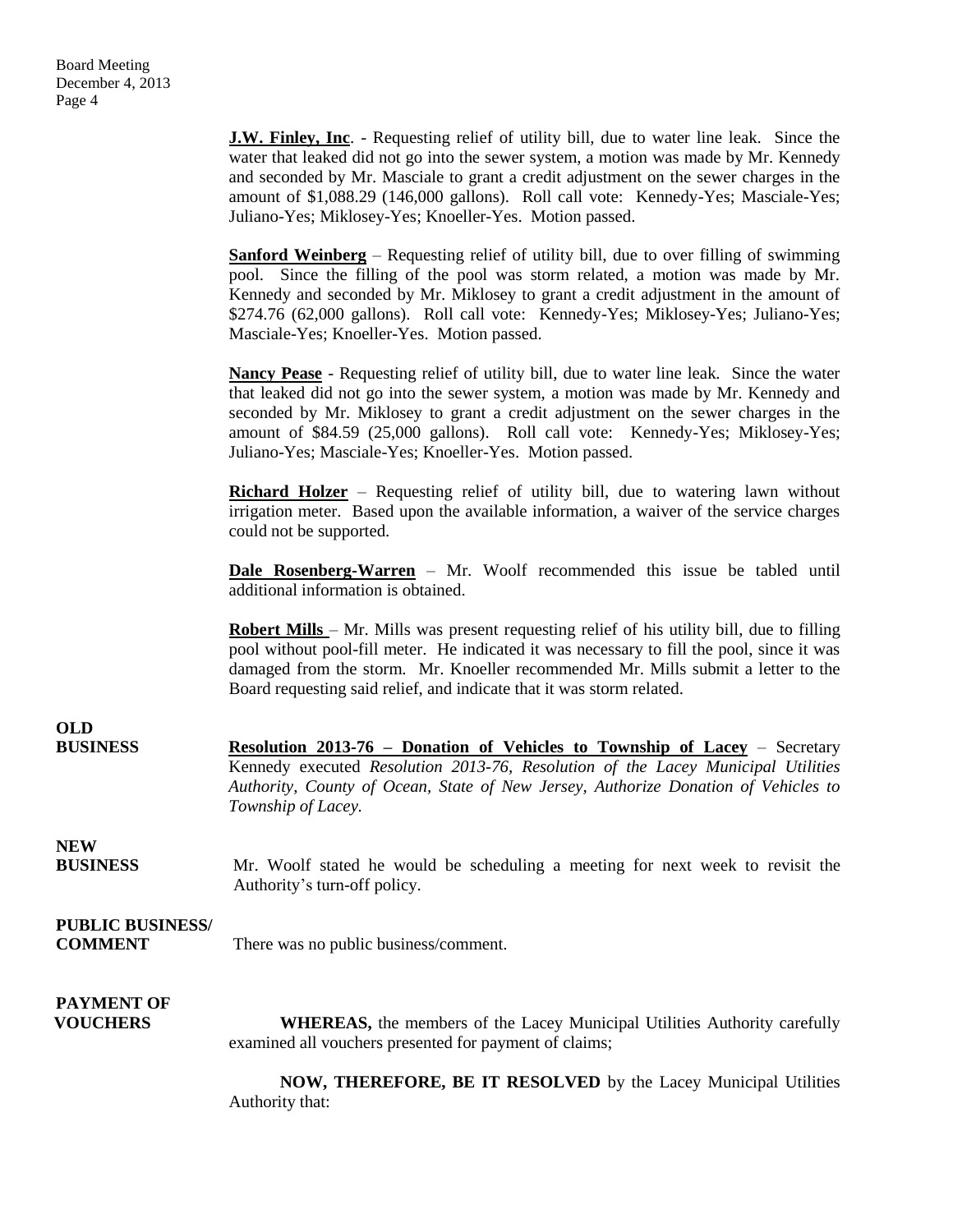**CLOSED** 

1. Said vouchers in the sum of \$1,017,910.25 be same are hereby approved to be paid.

2. Said vouchers are listed on the attached computer check register.

A motion was made by Mr. Miklosey and seconded by Mr. Masciale to adopt the above resolution. Roll call vote: Miklosey-Yes; Masciale-Yes; Juliano-Yes, but abstains on Eastern Warehouse Distributors; Kennedy-Yes; Knoeller-Yes. Motion passed.

#### **SESSION RESOLUTION**

**WHEREAS,** Section 8 of the Open Public Meetings Act, Chapter 231, Public Law 1975 permits the exclusion of the public from a meeting in certain circumstances;

**WHEREAS**, this public body is of the opinion that such circumstances presently exist.

**NOW, THEREFORE, BE IT RESOLVED** by the Lacey Municipal Utilities Authority, County of Ocean and State of New Jersey as follows:

1. The public shall be excluded from discussion of action upon the hereinafter specified subject matters.

2. The general nature of this closed session concerns personnel matters.

3. It is anticipated at this time that the above-stated matter will be made public once these matters have been resolved.

4. This resolution shall take effect immediately.

A motion was made by Mr. Masciale and seconded by Mr. Kennedy to adopt the above resolution. Roll call vote: Unanimously approved.

Separate minutes were kept on the above closed session. Ms. Busch and Ms. Kennedy were excused from this portion of the meeting.

**RE-OPEN**

**MEETING** A motion was made by Mr. Kennedy and seconded by Mr. Juliano to reopen the meeting. Roll call vote: Unanimously approved.

### **OTHER**

**BUSINESS** A motion was made by Mr. Kennedy and seconded by Mr. Miklosey to hire Melissa Verge as a part time employee at the maximum allowable hours at the account clerk's rate of pay. Roll call vote: Kennedy-Yes; Miklosey-Yes; Juliano-Yes; Masciale-Yes; Knoeller-Yes. Motion passed.

> The Board will revisit Ms. Verge's performance and the need for a full time account clerk in six months.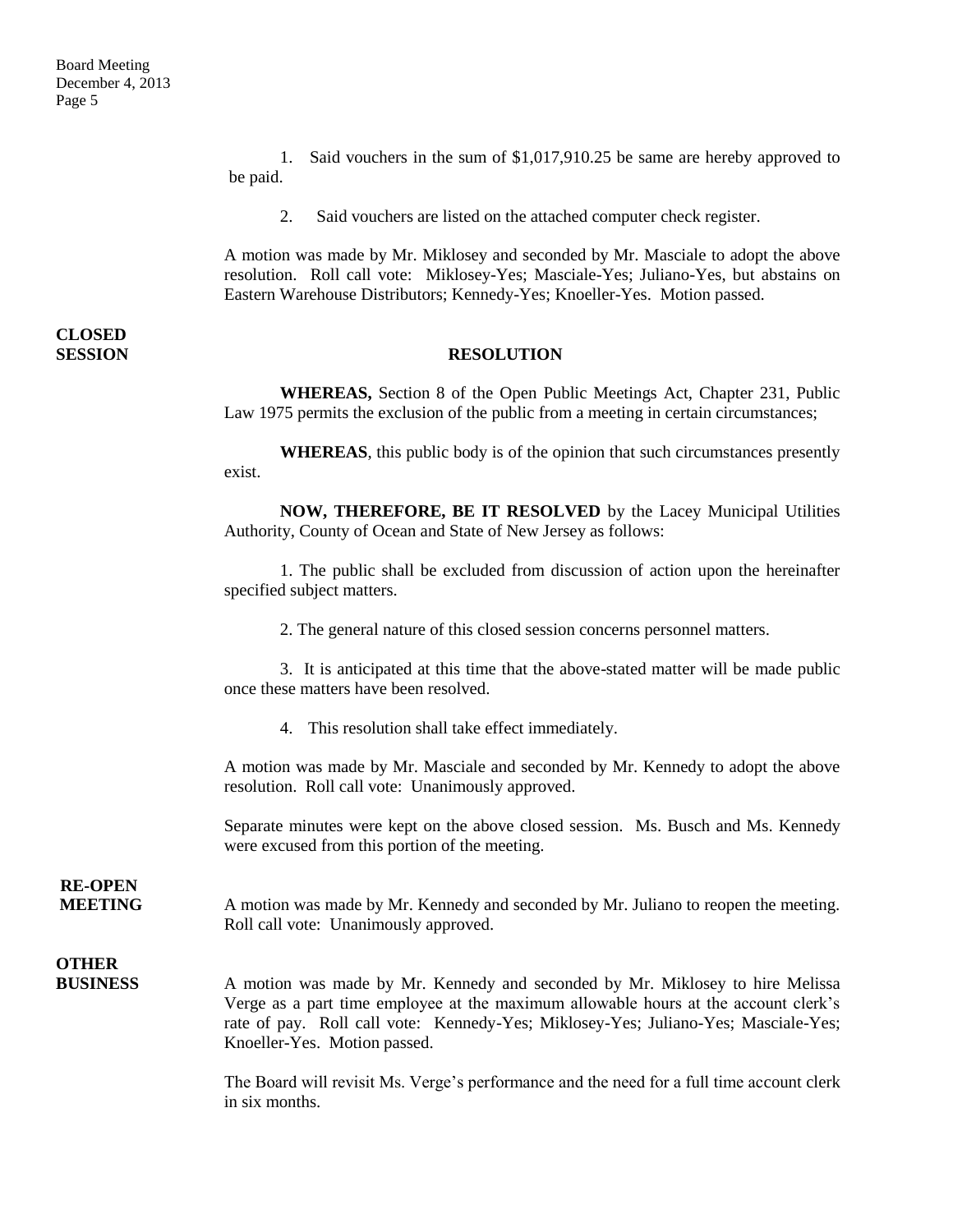Board Meeting December 4, 2013 Page 6

**ADJOURNMENT** There being no further business to discuss, the meeting was adjourned at 7:30 p.m.

Respectfully submitted,

Michele Kennedy Executive Secretary